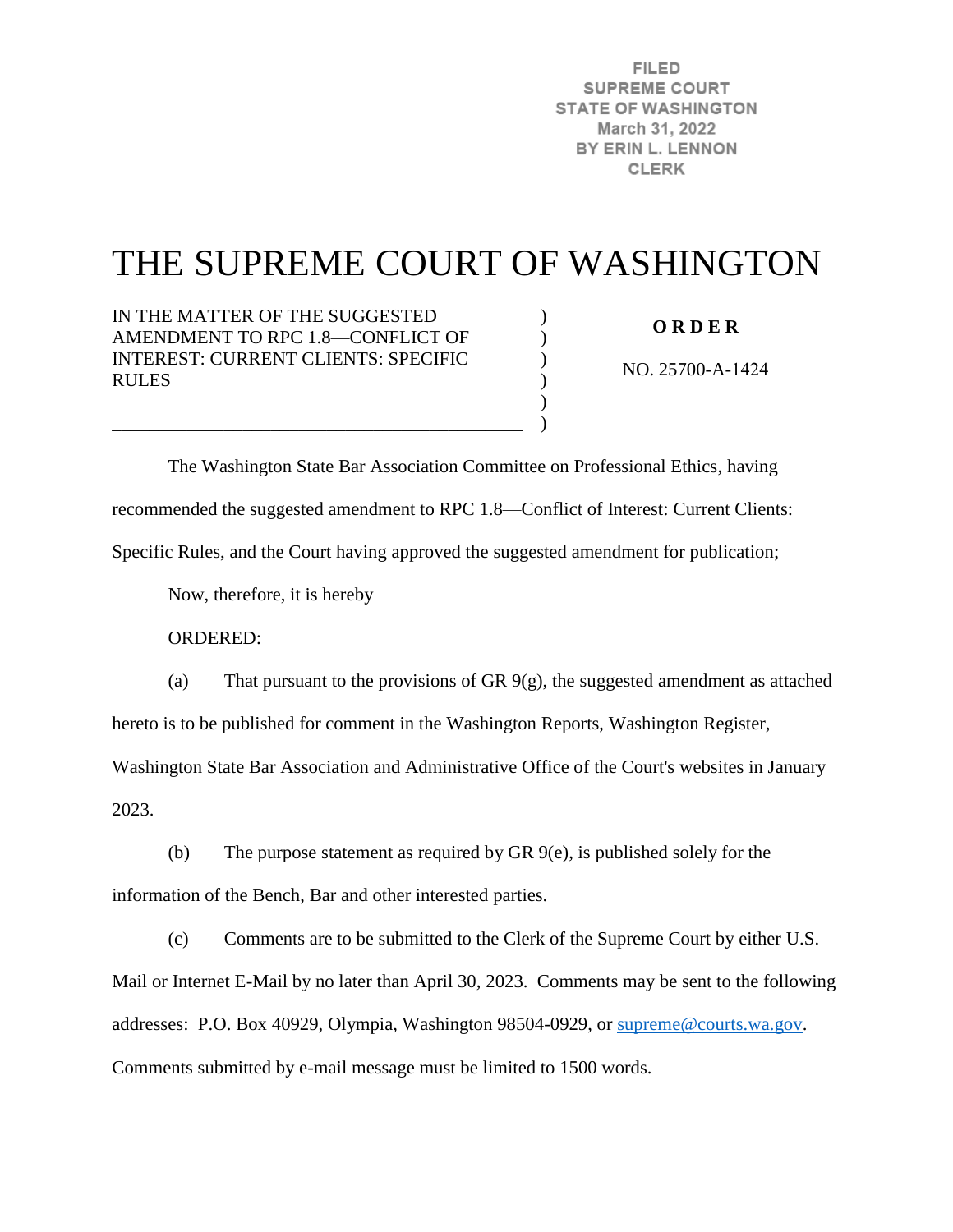Page 2 ORDER IN THE MATTER OF THE SUGGESTED AMENDMENT TO RPC 1.8—CONFLICT OF INTEREST: CURRENT CLIENTS: SPECIFIC RULES

DATED at Olympia, Washington this 31st day of March, 2022.

For the Court

Conzález C.J.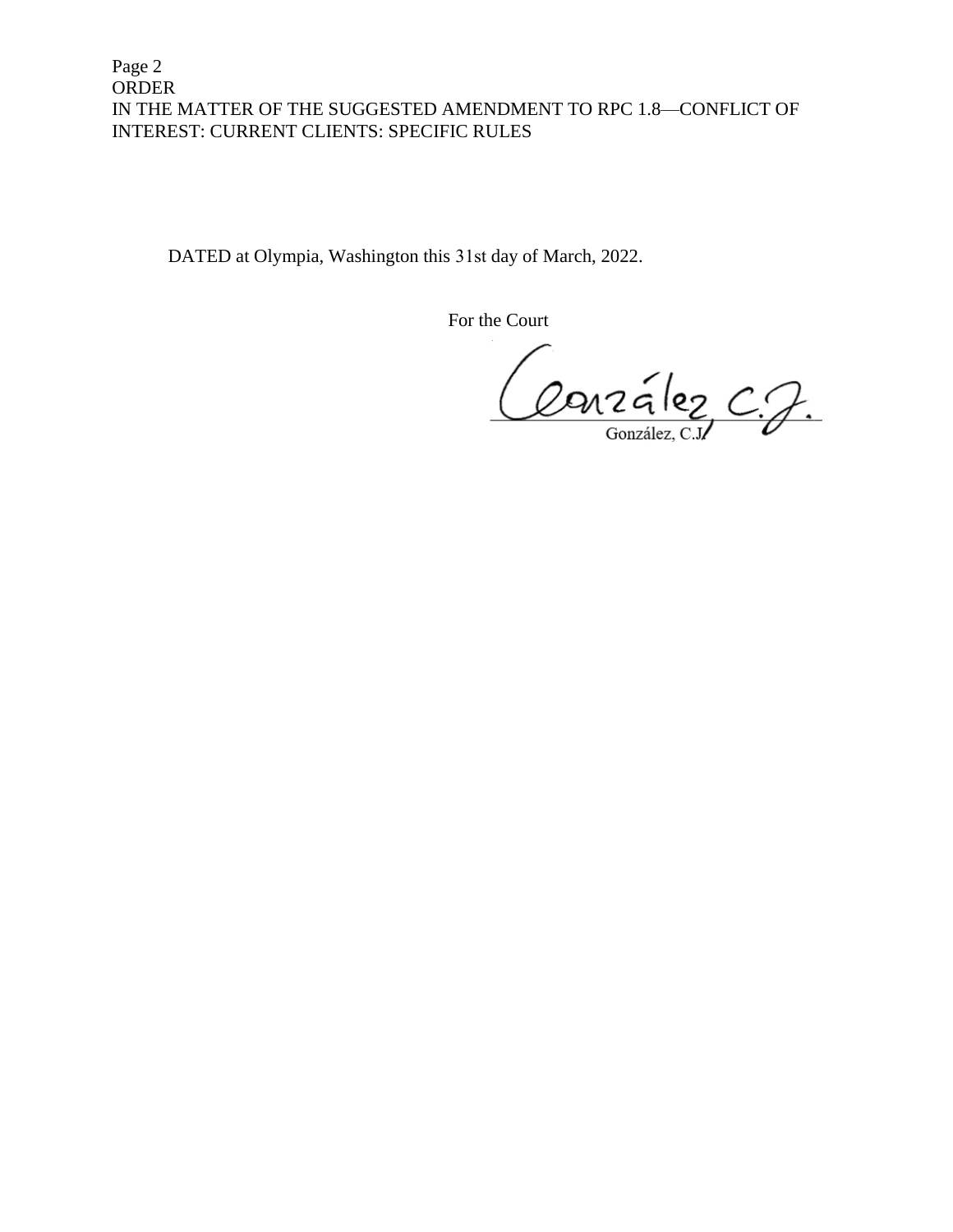## **GR 9 COVER SHEET**

#### **Suggested Amendments to**

### **RULES OF PROFESSIONAL CONDUCT (RPC)**

Rule 1.8(e) and Comments

**A. Proponent:** Washington State Bar Association, Board of Governors, Committee on Professional Ethics

#### **B. Spokepersons:**

Brian Tollefson**,** President, Washington State Bar Association, 1325 4th Avenue, Suite 600, Seattle, WA 98101-2539

Terra Nevitt, Executive Director, Washington State Bar Association, 1325 4<sup>th</sup> Avenue, Suite 600, Seattle, WA 98101-2539

Jeanne Marie Clavere, Professional Responsibility Counsel, Washington State Bar Association, 1325 4<sup>th</sup> Avenue, Suite 600, Seattle, WA 98101-2539

**C. Purpose:** Based on changes to the Model Rules of Professional Conduct, the amendment would permit lawyers to pay court costs and expenses of litigation on behalf of indigent clients, and to provide modest gifts for living expenses to indigent clients in limited circumstances.

#### **Background**

On April 30, 2020, Chief Justice Debra Stephens asked for review of potential regulatory modifications to improve access to justice during the Covid-19 pandemic, including whether to amend 1.8(e) to permit attorneys to provide financial assistance to clients in limited circumstances. *See* Memo to WSBA President from WSBA Chief Disciplinary Counsel and Chief Regulatory Counsel (May 8, 2020) (attached hereto as Exhibit A) *and* Supplemental Memo to WSBA President from WSBA Chief Disciplinary Counsel (August 5, 2020) (attached hereto as Exhibit B).

The WSBA Office of Disciplinary Counsel, in a memo dated May 8, 2020 (Exhibit A), provided information regarding the complicated history of attempted modifications of this Rule. Furthermore, the Chief Disciplinary Counsel's August 5, 2020 memo to the WSBA President summarized updates regarding the developments in New York and at the American Bar Association which had changed the analytic landscape around the issue. *See Exhibit B.* Pursuant to a request by the WSBA Board of Governors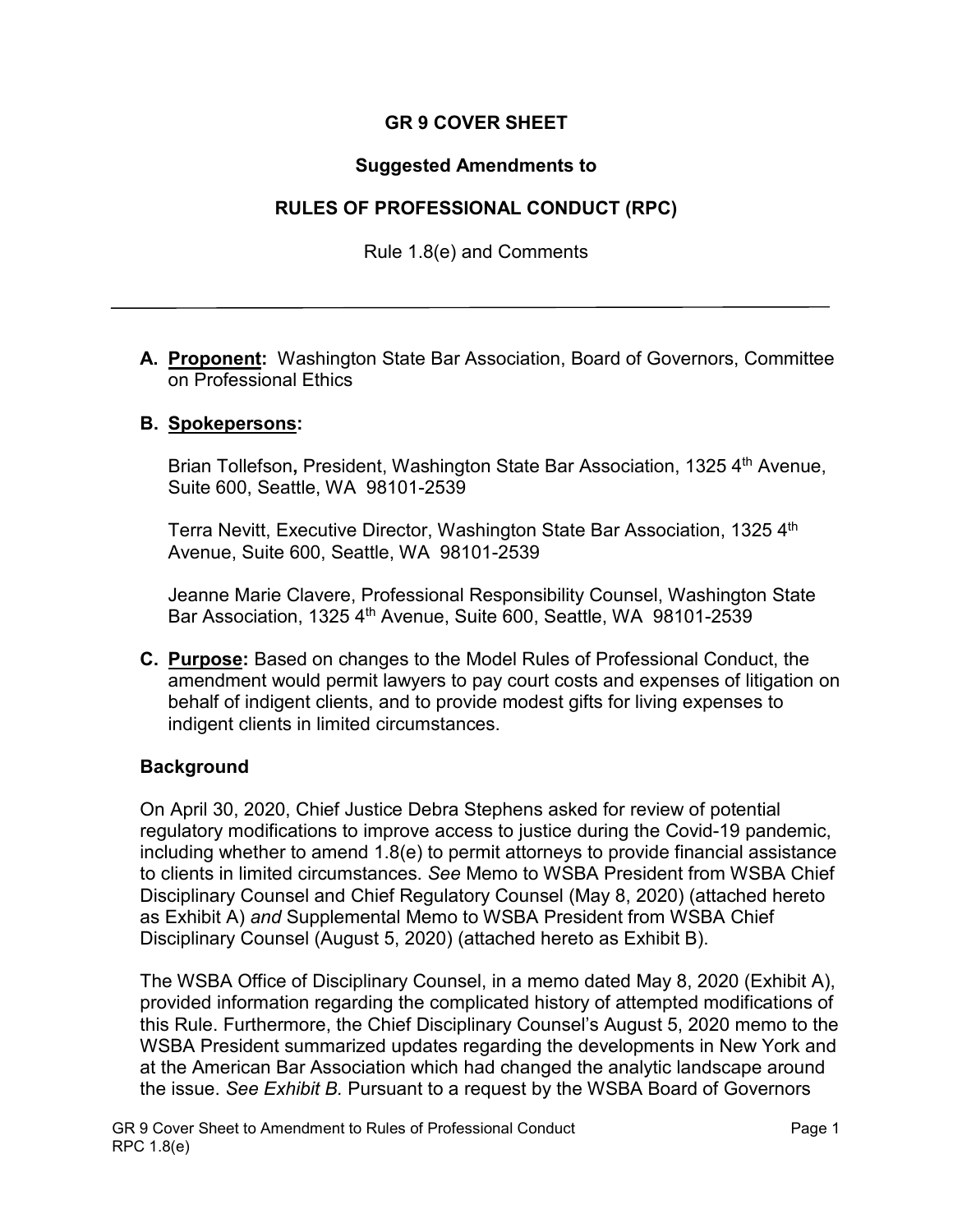then President Rajeev Majumdar on August 6, 2020, the Committee on Professional Ethics (CPE) formed a subcommittee and studied the changes to ABA Model Rule 1.8(e) and commentary as well as the history of Washington RPC 1.8(e), the Washington revised Comment [10] and additional Washington Comment [21]. The CPE then consulted with key WSBA and public stakeholders including the Northwest Justice Project, Pro Bono Council of the Washington Alliance for Public Justice, and WSBA Chief Disciplinary Counsel.

## **Recommendation**

The CPE concurred with the reasoning of the ABA Standing Committees on Ethics and Professional Responsibility and Legal Aid and Indigent Defendants as described in their August 2020 report.

[\(https://www.americanbar.org/content/dam/aba/directories/policy/annual-2020/107](https://www.americanbar.org/content/dam/aba/directories/policy/annual-2020/107-annual-2020.pdf) [annual-2020.pdf,](https://www.americanbar.org/content/dam/aba/directories/policy/annual-2020/107-annual-2020.pdf) last accessed December 7, 2021). The CPE concluded that a financial assistance exception in RPC 1.8(e) could serve to increase access to justice for the public and serve the public interest.

The CPE recommended to the WSBA Board of Governors appropriate changes to Washington RPC 1.8(e) and comments, (redlined and clean versions attached hereto as Exhibits C and D). These recommended changes differ from the new ABA Model Rule in the following key respects:

- The word "pro bono" as a modifier is removed from recommended Subsection (3) for lawyers representing clients through a non-profit legal service, public interest organization, law school clinical, or pro bono program to clarify that attorneys employed as staff in such programs are included in the rule together with private attorneys who are volunteering with such programs.
- Model Rule 1.8(e)(2) only allows for an attorney's payment of litigation and court expenses in the case of an indigent client and pro bono representation. The CPE recommends that such payment be allowed in other non-profit contexts as well, for instance by staff attorneys of legal aid organizations, law school clinics, and others.
- Washington Comment [21] and Comment [10] [Washington Revision] are amended and combined into a new Comment [10] [Washington Revision] to clarify that the prohibition in Rule 1.8(e) is intended to prevent attorneys from influencing clients to pursue litigation primarily for the private financial gain or to advance other interests of the attorney. The CPE does not believe the public interest is served by discouraging litigants who lack resources from pursuing otherwise meritorious lawsuits.
- Washington Comment [21] and Comment [10] [Washington Revision] are also amended and combined into a new Comment [10] [Washington Revision] to preserve the original interpretation of RPC 1.8 that, other than in indigent client context, the client remains ultimately liable.
- The proposed Washington revised Comment [11] mirrors, with slight modifications, ABA Model Comment [11]. Proposed Washington Comment [12]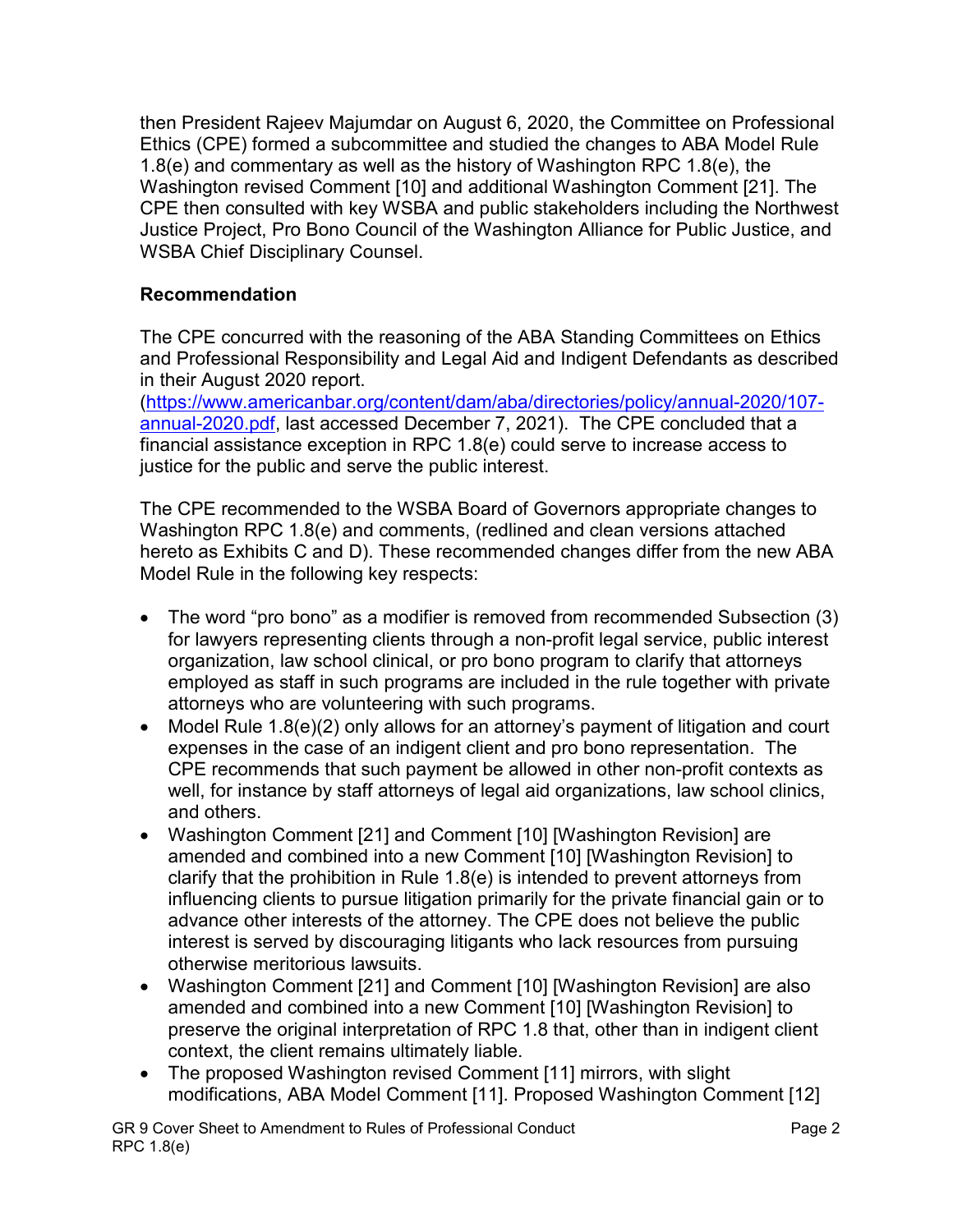and [13] have the same language as Model Rules of Professional Conduct RPC 1.8 Comments [12] and [13].

The CPE concluded that creating a clear, permissible financial assistance exception in RPC 1.8(e) will serve the public and their lawyers who want to ethically provide financial assistance to their clients within the parameters of RPC 1.8(e).

At their board meeting dated January 13, 2022, the WSBA Board of Governors approved the request by the Committee on Professional Ethics to submit these amendments to the Washington Supreme Court for consideration.

- **D. Hearing:** A hearing is not requested.
- **E. Expedited Consideration:** Expedited consideration is not requested.

## **F. Supporting Material:**

- Exhibit A: Memo to WSBA President from WSBA Chief Disciplinary Counsel and Chief Regulatory Counsel dated May 8, 2020.
- Exhibit B: Supplemental Memo to WSBA President from WSBA Chief Disciplinary Counsel dated August 5, 2020.
- Exhibit C: Proposed redline changes to RPC 1.8(e) and Comments
- Exhibit D: Proposed clean changes to RPC 1.8(e) and Comments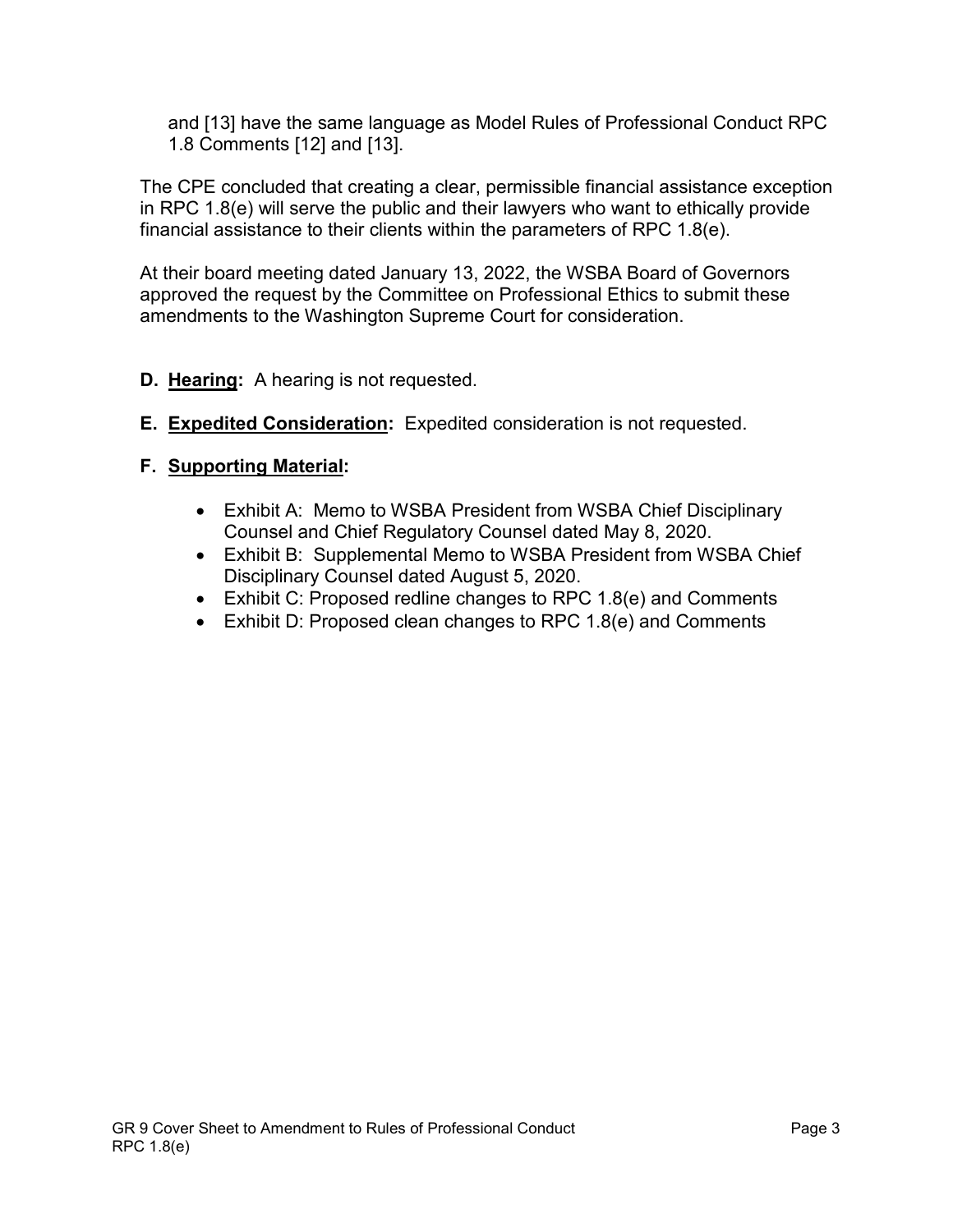## **SUGGESTED AMENDMENTS TO RULES OF PROFESSIONAL CONDUCT 1.8**

| 1              | RPC 1.8 CONFLICT OF INTEREST: CURRENT CLIENTS: SPECIFIC RULES                                    |
|----------------|--------------------------------------------------------------------------------------------------|
| $\overline{c}$ |                                                                                                  |
| 3              | (e) A lawyer shall not, while representing a client in connection with contemplated or           |
| 4              | pending litigation, advance or guarantee financial assistance to a client, except that:          |
| 5              |                                                                                                  |
| 6              | (1) a lawyer may advance or guarantee the expenses of litigation, including court costs,         |
| 7              | expenses of investigation, expenses of medical examination, and costs of obtaining and           |
| 8              | presenting evidence, provided the client remains ultimately liable for such expenses; and        |
| 9              |                                                                                                  |
| 10             | (2) in matters maintained as class actions only, repayment of expenses of litigation may be      |
| 11             | contingent on the outcome of the matter.; and                                                    |
| 12             |                                                                                                  |
| 13             | (3) a lawyer representing an indigent client pro bono, a lawyer representing an indigent client  |
| 14             | through a nonprofit legal services or public interest organization, and a lawyer representing    |
| 15             | an indigent client through a law school clinical or pro bono program may pay court costs and     |
| 16             | expenses of litigation on behalf of the client. The lawyer may also provide modest gifts to      |
| 17             | the indigent client for food, rent, transportation, medicine and other basic living expenses.    |
| 18             | The lawyer:                                                                                      |
| 19             |                                                                                                  |
| 20             | (i) may not promise, assure or imply the availability of such gifts prior to retention or as an  |
| 21             | inducement to continue the client-lawyer relationship after retention;                           |
| 22             |                                                                                                  |
| 23             | may not seek or accept reimbursement for these gifts from the client, a relative of the<br>(ii)  |
| 24             | client or anyone affiliated with the client; and                                                 |
| 25             |                                                                                                  |
| 26             | (iii) may not publicize or advertise a willingness to provide such gifts to prospective clients. |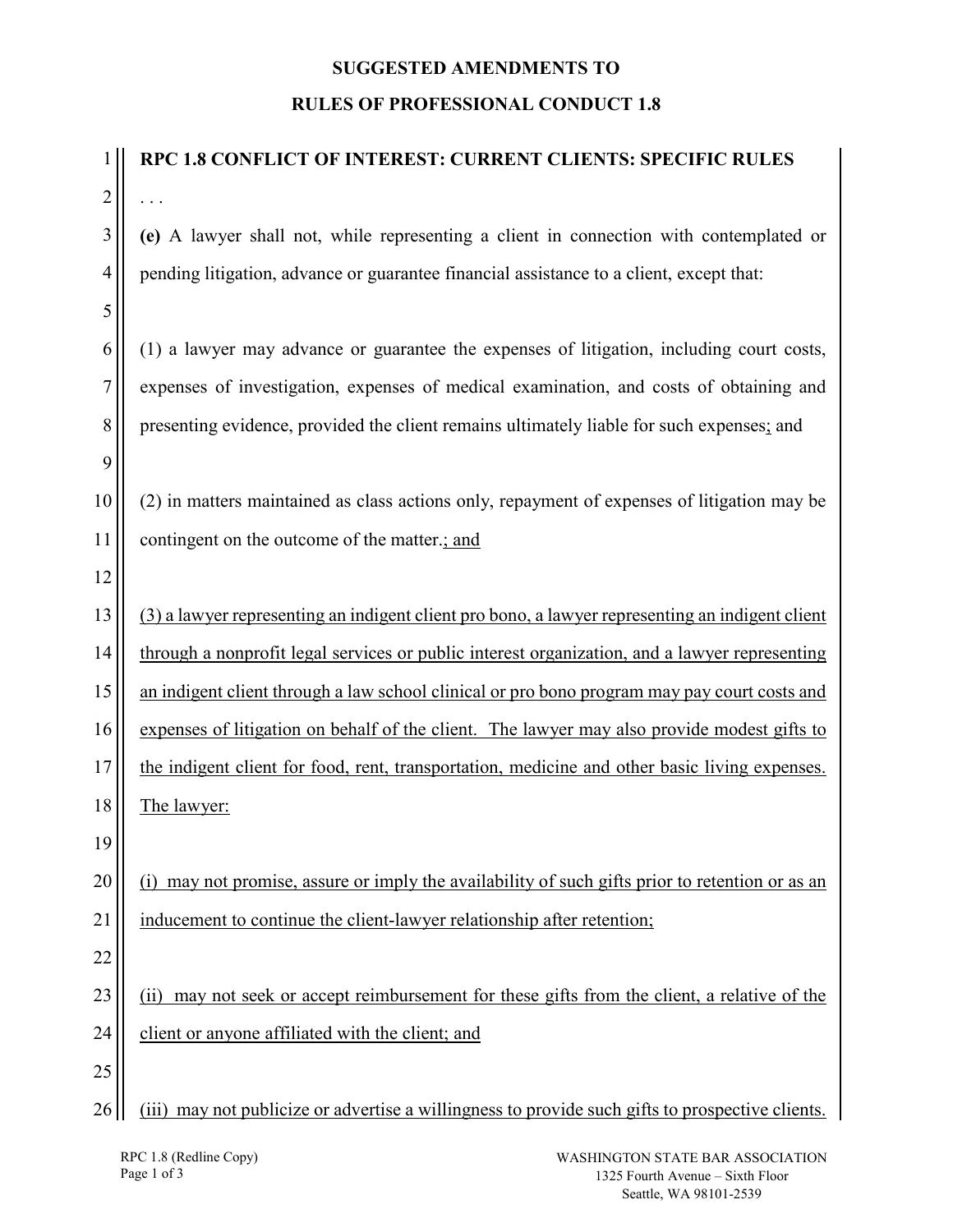# **SUGGESTED AMENDMENTS TO RULES OF PROFESSIONAL CONDUCT 1.8**

| 1              |                                                                                                |
|----------------|------------------------------------------------------------------------------------------------|
| $\overline{2}$ | Financial assistance under this Rule may be provided even if the                               |
| 3              | representation is eligible for fees under a fee-shifting statute.                              |
| $\overline{4}$ |                                                                                                |
| 5              | <b>Financial Assistance</b>                                                                    |
| 6              | [10] [Washington revision] Except as otherwise provided in the Rules, Lawyers may not          |
| 7              | subsidize lawsuits or administrative proceedings brought on behalf of their clients, including |
| 8              | making or guaranteeing loans to their clients for living expenses, because to do so would      |
| 9              | encourage clients to pursue lawsuits that might not otherwise be brought and because such      |
| 10             | assistance gives lawyers too great a financial stake in the litigation. See Washington         |
| 11             | Comment [21]. Paragraph (e) of Washington's Rule differs in part from the Model Rule.          |
| 12             | Paragraphs (e)(1) and (2) are based on former Washington RPC 1.8(e). The minor structural      |
| 13             | modifications to the general prohibition on providing financial assistance to a client do not  |
| 14             | represent a change in Washington law, and paragraph(e) is intended to preserve prior           |
| 15             | interpretations of the Rule and prior Washington practice.                                     |
| 16             |                                                                                                |
| 17             | [11] [Washington revision] For purposes of 1.8(e), the term "indigent" has its ordinary        |
| 18             | meaning and in addition includes definitions of eligibility used by nonprofit legal services   |
| 19             | providers, court-annexed pro bono programs, law school clinics and similar programs that       |
| 20             | operate to protect and expand public access to our courts and to legal representation. A       |
| 21             | lawyer representing an indigent client without fee, a lawyer representing an indigent client   |
| 22             | through a nonprofit legal services or public interest organization and a lawyer representing   |
| 23             | an indigent client through a law school clinical or pro bono program may give the client       |
| 24             | modest gifts. Gifts permitted under paragraph $(e)(3)$ include modest contributions for food,  |
| 25             | rent, transportation, medicine and similar basic necessities of life. If the gift may have     |
| 26             |                                                                                                |